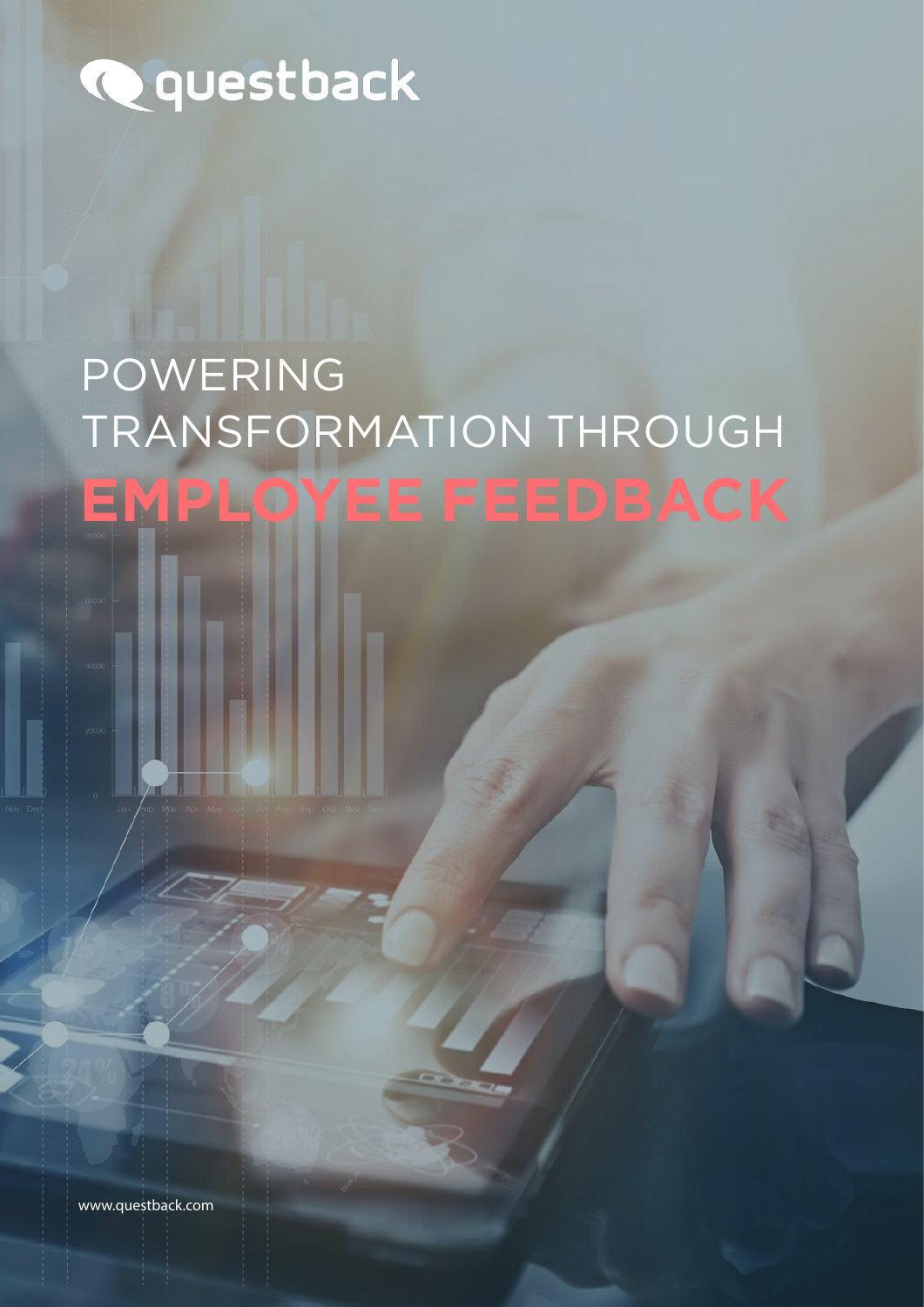## **Content**

3:

#### Introduction

4:

Breakdown barriers to unlock better, faster feedback insight

6: Ensure insight-driven decisions through real-time reporting

8:

Use feedback to deliver organisational effectiveness in your business

9: Link feedback and business metrics through the Winning Triangle

> 11: Conclusion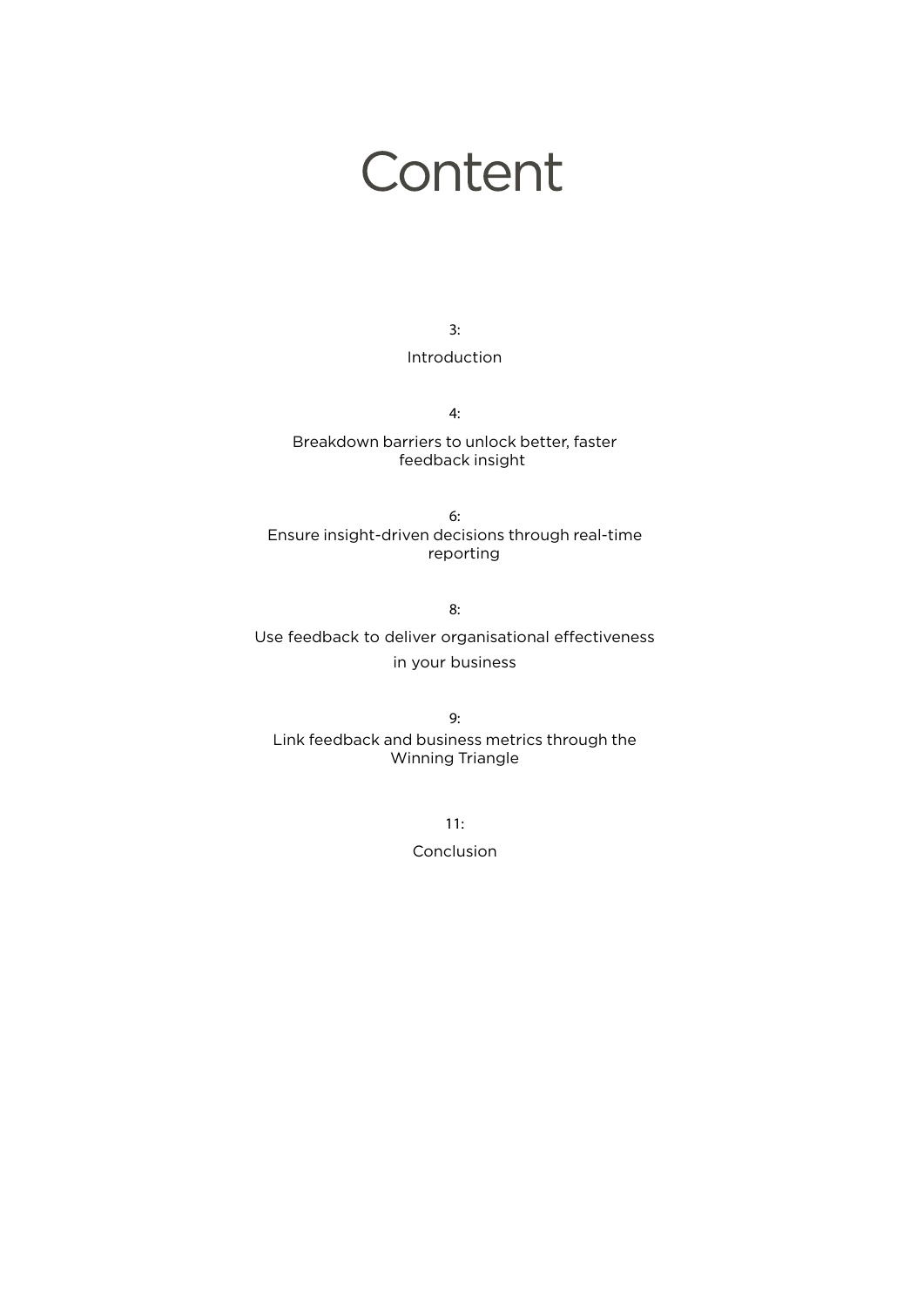

## $\widehat{h}$

IF YOU WANT TO SURVIVE AND THRIVE IN INCREASINGLY COMPETITIVE AND FAST MOVING MARKETS, THEN **IT'S ESSENTIAL TO GET THE BEST OUT OF YOUR PEOPLE.**

## **Why businesses cannot afford to ignore real-time employee feedback**

The corporate world is undergoing unprecedented change at an incredible speed. Digital technology is dramatically lowering the barriers to entry in every market, changing the way business operates, increasing competition and accelerating the need for innovation and much faster decision making. An incredible half of all businesses believe they will be hugely or substantially impacted by digital transformation in their industry according to Gartner research. It's time to get on board with change, or be left behind.

As discussed extensively, CEOs have to operate within an environment that is constantly changing, meaning they need to build agile, flexible organisational structures that are one step ahead of the competition. Employees need to be engaged and mobilised, customers have to receive a superior experience across their journey and companies need to instantly understand what is happening in their markets if they are to react quickly enough to seize opportunities.

Insight is critical to competing and thriving in every market. And the good news is that organisations today have access to more data about their customers, employees and their wider business operations than ever before. People (both as employees and customers) are more open to sharing feedback and this - allied to the rise of digitisation - means we are in an era of Big Data that can potentially transform how we make business decisions. Why would you not take advantage of all that data and insight?

The difficulty can be making sure that you are able to listen, engage and act wisely on what people are saying involving them in a dialogue to deliver change and make ongoing improvements. Can you navigate through the huge amount of data now available across your business to get a complete picture and then act quickly enough to unlock opportunities before the competition?

This guide shows you how to maximise the impact of people feedback on your business, improving the bottom line and creating an insight-driven organisation that will underpin more informed decision making. By including and engaging staff, you can thrive in this fast-changing world.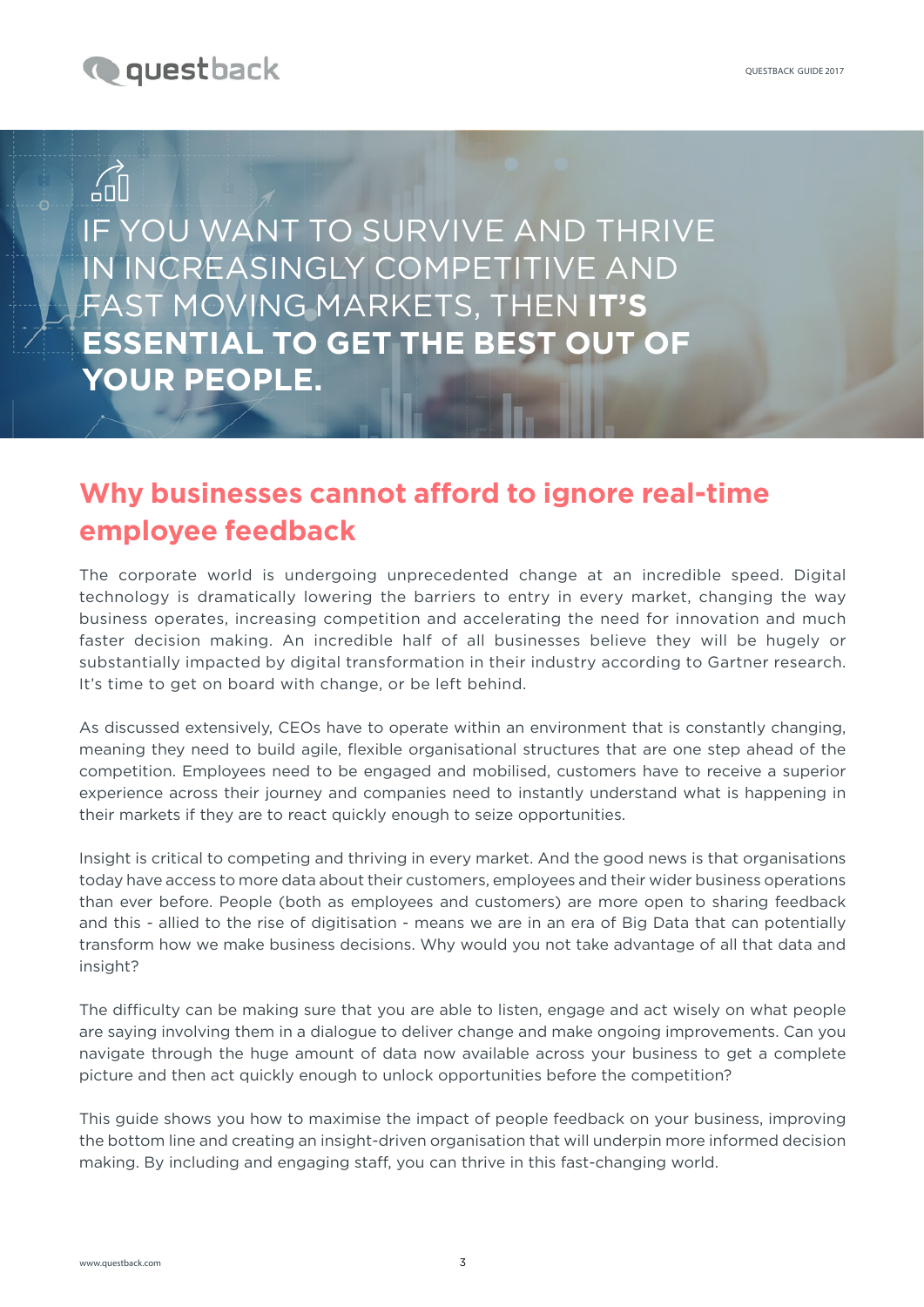## **1. Breakdown barriers to unlock better, faster feedback insight**

Senior managers often have to make tough decisions that can make or break a company. In the past, many have relied on gut instinct and backing a hunch – with mixed results. For every Steve Jobs ignoring research reports, launching the iPad, and creating the tablet market, there are less successful examples, such as then-CEO of Motorola, Gregory Brown, who decided in 1998 to pour money into the Iridium satellite phone project, ultimately costing the company \$8 billion.

In many cases the reasons for following hunches unilaterally is simply due to problems with the available data – it either isn't comprehensive, isn't real-time or is in a form that is difficult to understand. It could even be that there's too much of it, and managers can't see the wood for the trees. In these cases it isn't a surprise that many business leaders back their own gut feel. Yet it doesn't have to be this way.

#### **Empowering employees to empower management**

Multiple factors are making data-decision making easier. Firstly, there is more information available, from more sources, than ever before. Much of this comes from employees, who are on the frontline of the company. This collective wisdom could be feedback on their own job, how they feel about the company, its operations, culture and management. Equally they can provide input on what customers are saying and doing when they interact with a business. Listening actively to feedback, and involving employees in acting on this insight creates an ongoing dialogue that delivers greater engagement and more informed decision making.

Secondly, technology has improved to make the collection, collation, analysis and presentation of this data much simpler and faster. Today's advanced enterprise feedback platforms mean that the days of waiting for paper-based monthly reports or relying solely on employee feedback from an annual survey are over.

### **CASE STUDY: BANK AUSTRIA UNICREDIT**

The banking sector is currently facing major challenges that are forcing the industry to transform how it operates. As a result, banks must communicate and interact with customers and staff in new ways. To achieve this Bank Austria launched two large online communities, providing its customers and employees with the chance to shape the bank's future. Created using Questback's technology the goal of the communities is to integrate feedback from both customers and employees, and use it to align the bank's services more closely to customer's needs and wants, while deepening engagement with employees. Both communities have increased engagement and provided effective insight that has helped drive change. In just over two years, a total of around 7,000 customers and employees are active in the two communities.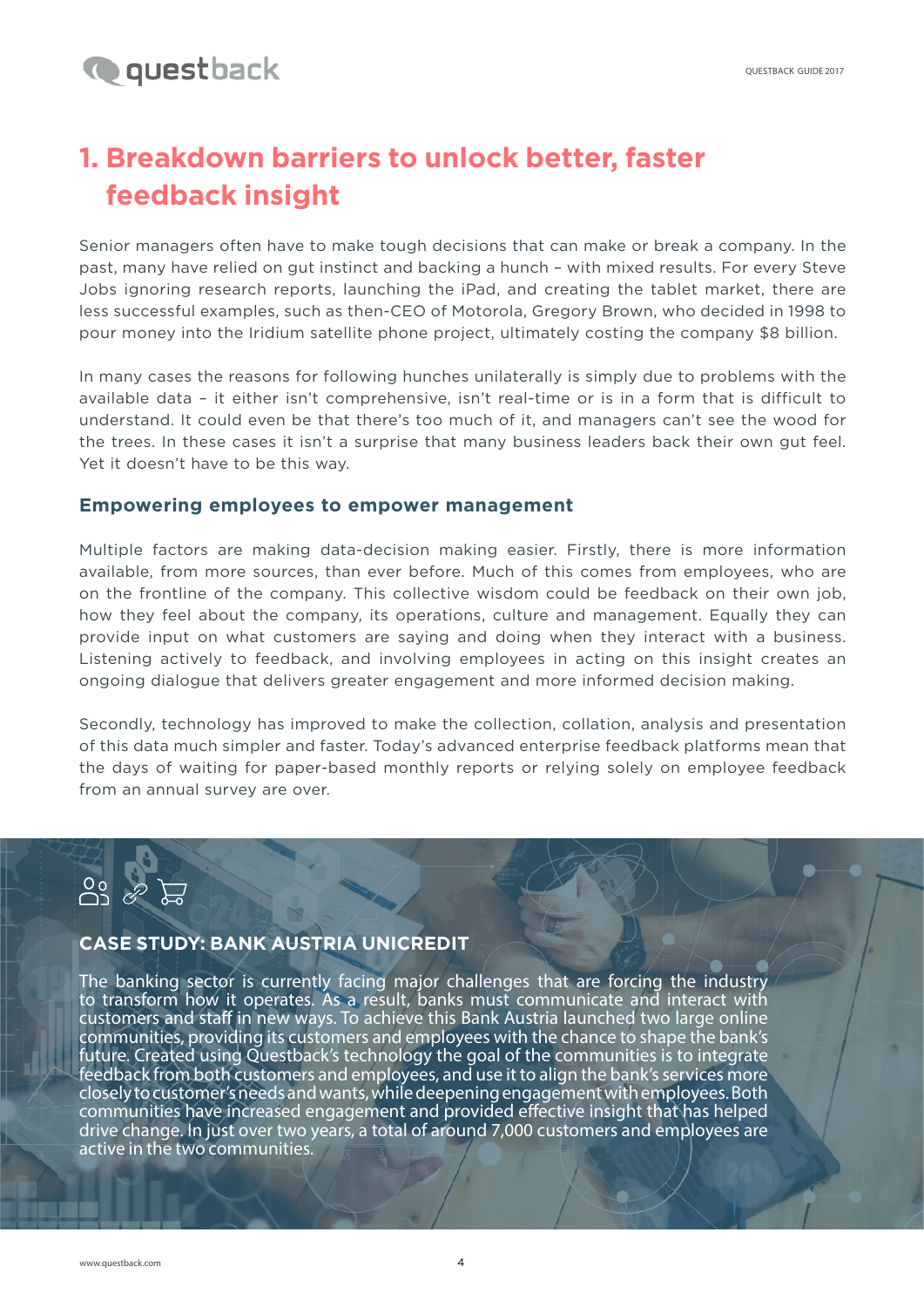

෫෮ඁ෫

ड़॔ॖॕड़

#### **Breaking down barriers to data-driven decision making**

To get the most from listening to your employees and acting on their insight requires a company to follow four key rules:

#### 1. DATA HAS TO BE ACCURATE

Make sure you are talking to the right people, through a feedback system that can map your complex hierarchies.

#### 2. DATA HAS TO BE COMPLETE

To make comprehensive decisions you need comprehensive data, so break down silos between systems. Make sure you are reaching people in new, mobile-friendly ways to build a complete picture.

#### 3. DATA HAS TO BE SIMPLE TO UNDERSTAND

It has to be presented in a way that is simple to understand, and links directly to business metrics. It also has to be active, not static, enabling business managers to interrogate it easily, ask questions and get meaningful answers, preferably in dashboards.

#### 4. DATA IS UP TO DATE

In the real-time economy managers need to make fast decisions, but these have to be based on the latest information, and update in real-time where possible. Therefore, it's important to be collecting fresh data regularly. Supplement the annual process with more regular research, such as through communities or pulse surveys so that you can see what employees are thinking and saying far faster.

#### **Getting to data - informed gut decisions**

No one is saying that 'gut feel' business decision making should be removed completely, indeed many successful people thrive on instinct. But in today's world there is simply too much at stake to discount sound, factual information, especially with the ability of technology to help make the collection, analysis and display of data much faster and simpler. And while leaders need to take informed decisions, delivering the resulting actions requires all staff to be involved if you are to successfully deliver lasting changes.

Therefore companies need to encourage managers to take the insights that feedback provides into account before turning to their gut feelings. They also need to take a multilateral approach, including staff in the process through a dialogue that provides ongoing, real-time insight. Decisions can then use the best of both systems, reducing risk and driving greater success.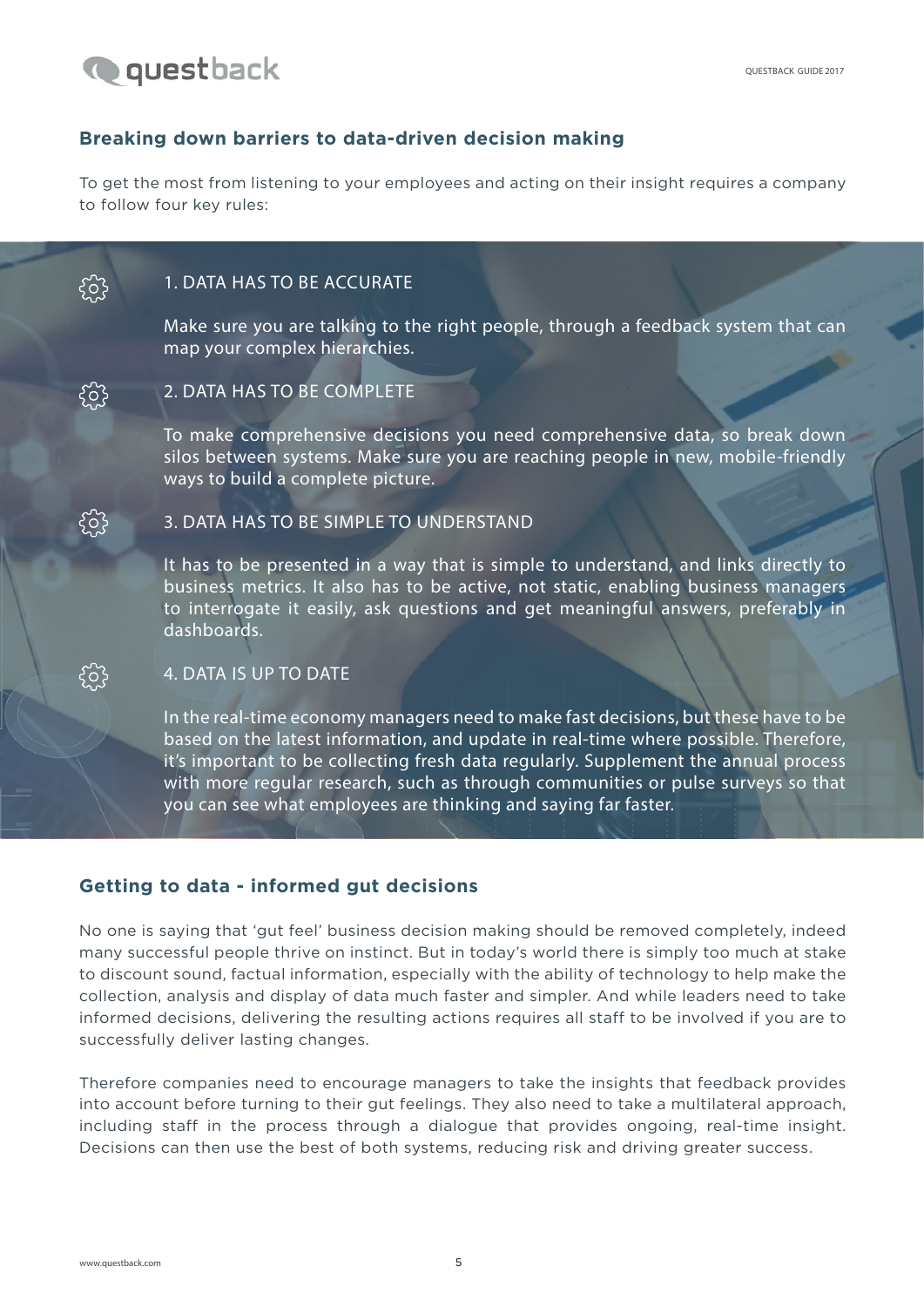## **Q**questback

## **2. Ensure insight-driven decisions through real-time reporting**

More data is now available today than ever before, particularly from employees and customers. It's difficult to integrate all of this quickly enough to inform the real-time decisions required by the accelerating pace of business today.

What is key to quickly turning data into actionable insight? Dashboard-based reporting provides the platform, but to work properly you need to focus on these five important areas:

#### **1. INTEGRATE DATA FROM ALL AVAILABLE RELEVANT SOURCES**



Give managers an integrated view of insights from all available sources – including all aspects of your customer feedback, Voice of the Employee and business metrics - via a single, automatically updated dashboard. Open a two way dialogue with staff to drive continuous feedback and ongoing improvements.

#### **2. MAKE INFORMATION AVAILABLE IN REAL-TIME**

Business success today is closely tied to being agile, flexible and able to make effective decisions faster. Older data might result in the wrong decisions. You must ensure that the data flows coming into your dashboard are updated automatically to give managers the confidence that the insights they are seeing are the most up to date.

#### **3. MOVE AWAY FROM STATIC REPORTS**

While dashboard reports have traditionally relied on pre-set templates to deliver static reports, often as PDFs or PowerPoint decks, today this is generally no longer enough. Your managers should be able to interrogate the data, drill down into particular areas or metrics and ask 'What if?' questions to facilitate a complete understanding of what is going on. And you need to empower them to do this kind of data analysis themselves.

#### **4. GIVE THEM CUSTOMISED REPORTS**

Different managers and departments will have different requirements. This means your dashboard reporting needs to support easy tailoring and customisation of reports for specific groups, and individuals should be able to easily personalise their views.

#### **5. SUPPORT DATA VISUALISATION**



ahl.

Bring your data to life with visualisations, maps and graphics that gives managers an instant view into the important trends and significant insights of the data they are presented with. Ensure that these can easily be shared across the organisation, to support collaboration.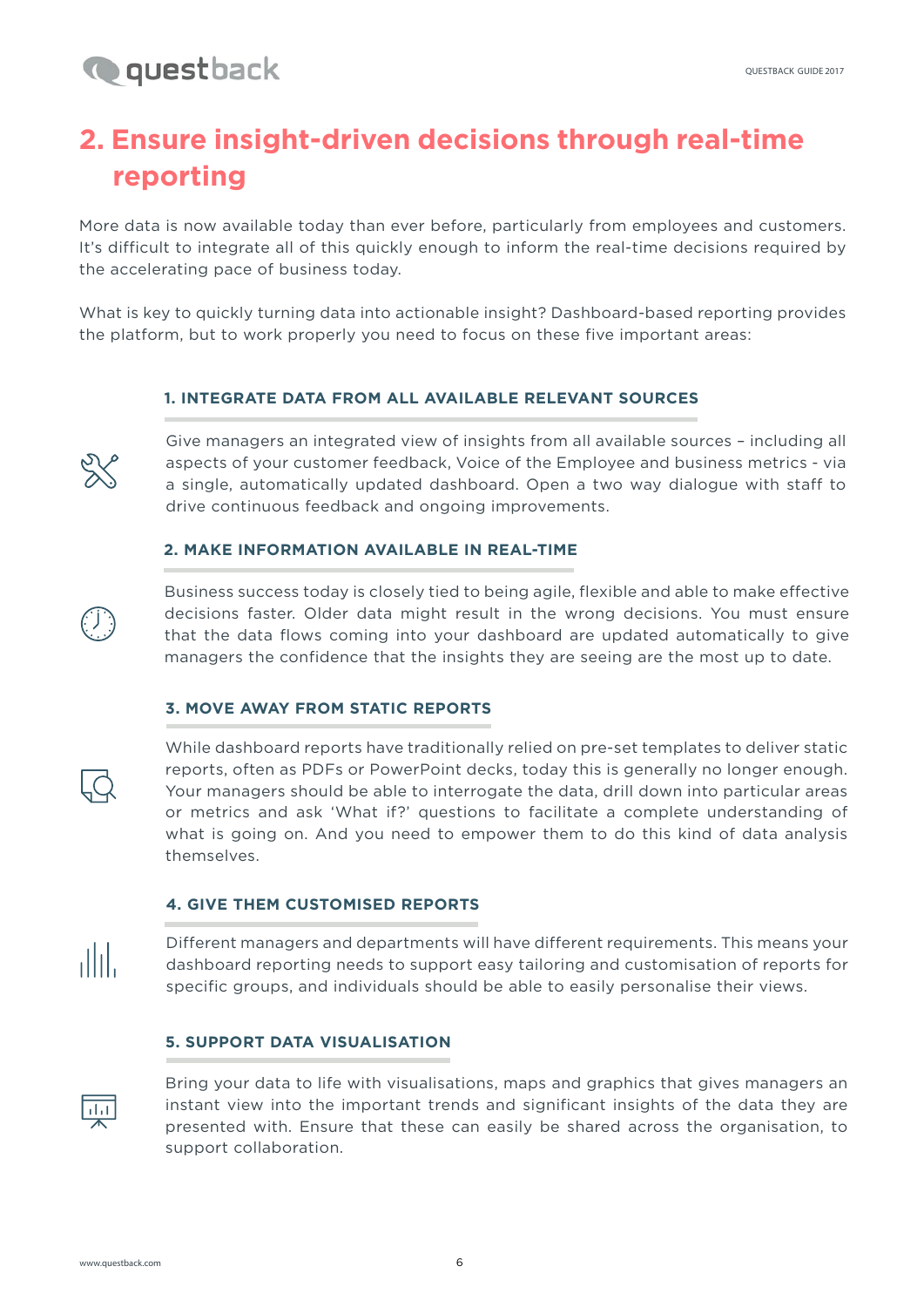

န်ဝိန်

Today there is pressure on businesses to make more decisions, more frequently. To make this work, managers require access to complete data, in real-time, through personalised reports they can easily interrogate and analyse. They need to involve the whole team, using their feedback to ensure that actions are clearly understood and deliver real results. This makes real-time dashboard-based reporting essential if ensuring organisations are to turn feedback and other data into actionable insight rapidly enough to improve their business decisions and overall operational effectiveness.

#### 1. REDUCED STAFF TURNOVER

Research shows it costs the equivalent of a year's salary to replace someone, in terms of recruitment costs and lower productivity. And these direct costs are likely to underestimate the full financial impact – bear in mind that experienced members of staff are also likely to deliver better service to customers, directly helping the customer experience. Engaged employees are much less likely to leave your organisation. therefore lowering costs and benefiting the bottom line.

#### 2. GREATER PRODUCTIVITY

[UK productivity is nearly 17% below that of countries such as France, Germany, Italy, Japan, Canada](https://www.ons.gov.uk/economy/economicoutputandproductivity/productivitymeasures/bulletins/internationalcomparisonsofproductivityfinalestimates/2015) [and the US](https://www.ons.gov.uk/economy/economicoutputandproductivity/productivitymeasures/bulletins/internationalcomparisonsofproductivityfinalestimates/2015), according to the Office for National Statistics, and shows no signs of catching up. To compete internationally UK businesses need to bridge this gap. Engaged and motivated staff that understand the company strategy are key to this. They tend to achieve more with their time and take less sick days. This directly boosts productivity, helping organisations to ensure that they optimise salary costs and remain competitive with rivals.

#### 3. ENCOURAGE INNOVATION AND NEW IDEAS

Employees have a deep understanding of how your business operates and what customers are asking for, making them perfectly placed to improve your processes and to unlock innovation. But they will only do this if they are engaged and motivated. By encouraging their feedback you can share best practice and action suggestions that directly reduce costs. For example, one retailer reduced the size of packaging for fresh fish based on employee feedback, saving the retailer hundreds of thousands of pounds per year.

#### 4. MORE INFORMED DECISION MAKING

Gathering up-to-date employee feedback provides managers with the ability to make decisions based on valid data, rather than just hunches. Engaged staff share their insight more freely, providing not just their own feedback, but also the views of customers. This faster, more informed decision making is central to remaining agile and competitive whatever market you operate in.

႓ဢၟၞ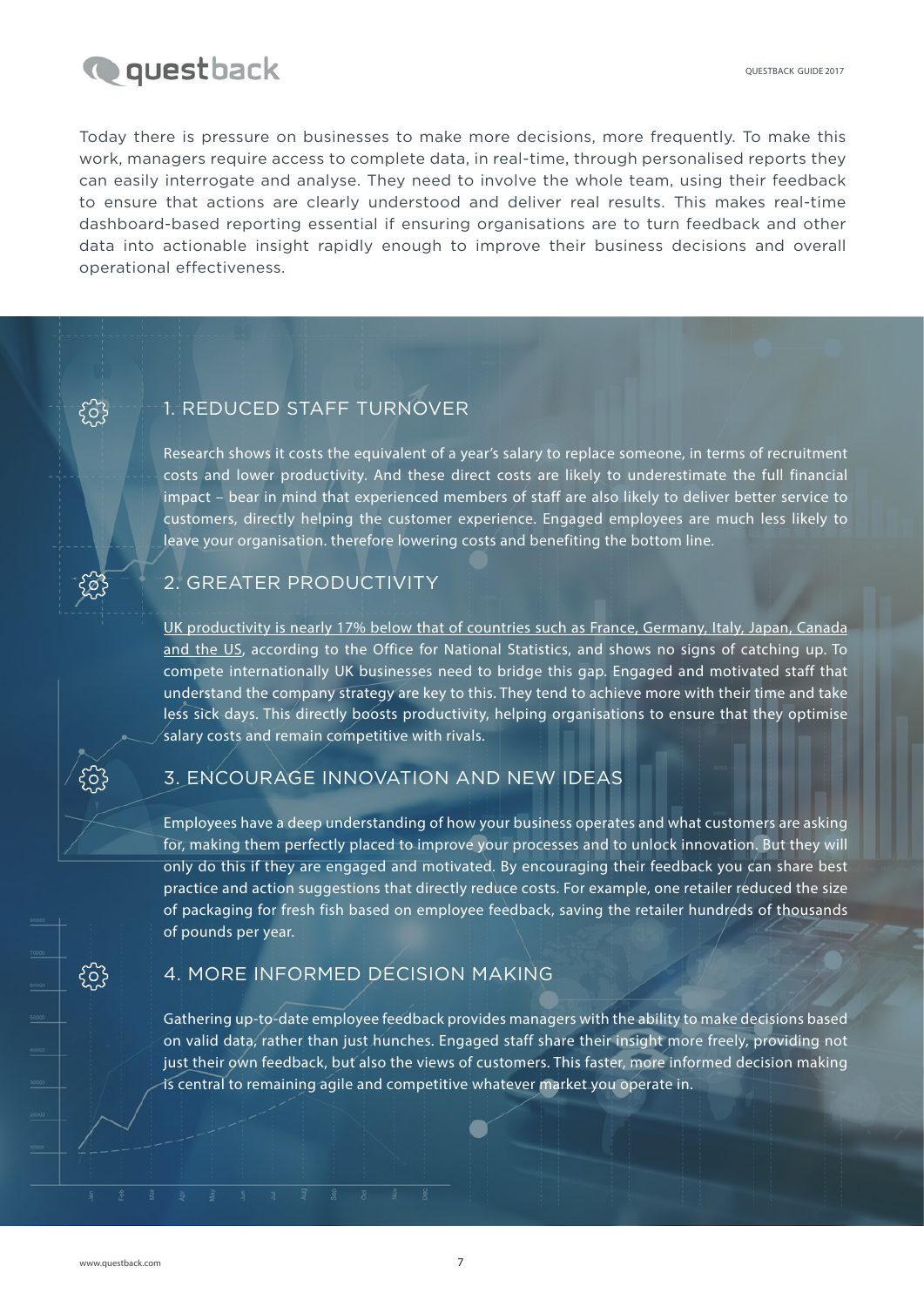### **Q**questback

## **3. Use feedback to deliver organisational effectiveness in your business**

Businesses understand that they need to change if they are to prosper in today's challenging business environment.

They need to focus on two areas. Firstly, they need to make customers the cornerstone of their business; focus on improving customer experience and boosting loyalty and invest time and resources in finding new ways to do this. Second, they have to understand that in a knowledge driven economy their staff are crucial to your success. Therefore, implement management processes that get the most out of them to bring sustained organisational effectiveness.

Feedback from customers and employees is central to success in both these areas. Listening to what they are saying, creating an ongoing dialogue and using this insight to fuel change, is crucial. Looking at the employee side of the equation there are three main considerations to focus on:

#### **1. Driving higher staff engagement**

Staff who are more engaged are more productive, stay longer and contribute more. High staff engagement increases efficiency – because employees go above and beyond in their jobs, achieve more, and, as they are less likely to leave, your hiring costs are lower. Greater engagement comes from listening, and acting on feedback. So you need to supplement an annual employee survey to introducing modern ways of collecting feedback, such as quarterly pulse and weekly 'heartbeat' monitoring.

#### **2. Getting your company culture aligned with business strategy**

Of course, employee engagement can only take you so far. Your staff can be engaged and enthusiastic, but that's not useful unless they are aligned with your company strategy. To make sure they are both productive and focusing on the things that are important for your objectives requires you to break down barriers and create an open culture that is driven by always-on feedback. This is a lot simpler than you might think because it involves all employees sharing their thoughts, whenever they want, and ensuring you act on their feedback. Yet, the benefits are enormous – managers have access to broader insight and staff are both engaged and aligned with the organisation's goals. The upshot is effective staff operating in a culture of continuous improvement.

#### **3. Move away from command and control leadership**

 $\Box$ )

ره<br>ر

 $\mathbb{R}$ 

To drive organisational effectiveness, you need to move away from operating solely through top down leadership, to creating leaders across the organisation and involving everyone in delivering change. All managers should see themselves as leaders and be continually looking at how they improve their performance by listening to, and acting on, feedback from all those around them. This is about continuous performance management, with managers and staff able to ask for, and receive, feedback at any time. They can appraise their own performance and work with their teams to create new innovations and solve any issues that are holding the business back. Only two way feedback will give you the insight to drive lasting improvements.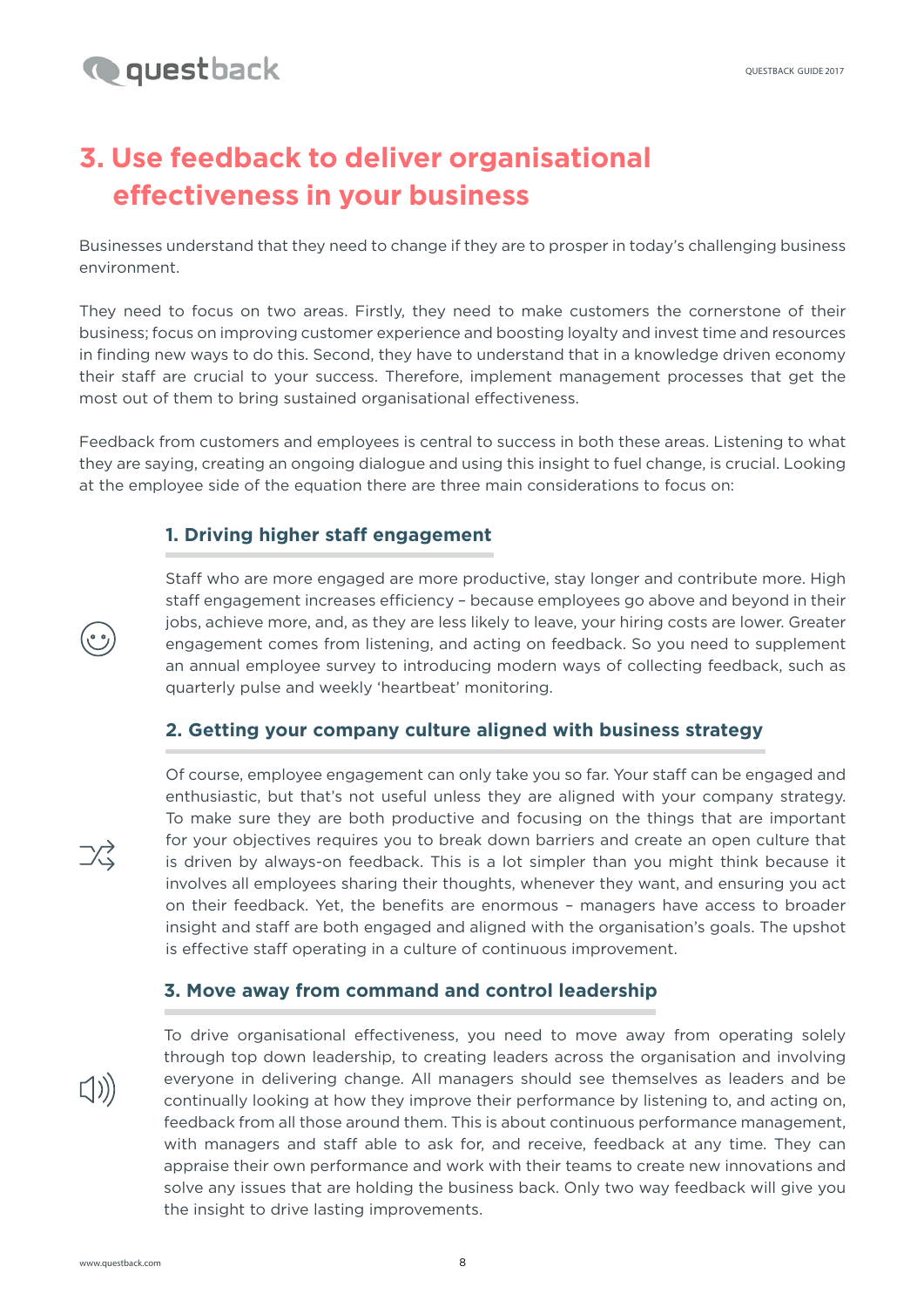

As part of its commitment to employee feedback, Questback has introduced its own, internal alwayson feedback platform. This harnesses innovation from across Questback, mobilising staff to contribute their ideas to drive the business forward. Staff simply log on, select a topic and then rate how they believe the company is performing and can also suggest improvements and comments. Over 25% of employee suggestions have been actioned for further follow up and the company has benefited from increased business growth and improved processes, launched new products based on staff feedback, adapted its go to market strategy, driven cultural change and improved staff engagement and retention. Questback's success in this area was recognised at the 2016 HR Excellence Awards, where it won for the most innovative deployment of HR Technology.

## **4. Link feedback with business metrics through the Winning Triangle**

In the 1990s the Service-Profit Chain model was developed, outlining the relationship between traditional soft metrics such as employee engagement and customer satisfaction and hard business KPIs such as profitability. Essentially it showed that engaged, happy employees deliver better, more valuable service to customers, which leads to satisfaction, loyalty and consequently profit and growth.

Adopting the Service-Profit-Chain model has enabled many businesses to boost revenues and financial performance by focusing their attention on employee engagement. However, while it is extremely powerful, there is one potentially limiting factor about the Service-Profit Chain - it flows in one direction only, from employees to customers and on to business growth.

#### **Adding greater value with the Winning Triangle**

The Winning Triangle takes the Service-Profit Chain concept and adds even more value. It understands that customers, employees and business metrics all interrelate and that you need all three to align in order to be successful. This new approach brings together customer and employee feedback and recognises its impact on financial KPIs such as turnover, margin and profit. It embraces and reflects the idea that every point of the triangle affects the others, in a non-linear manner. It is an all-way relationship. Therefore it demonstrates that feedback has the potential to transform your operations and strategy in real, concrete ways.

By linking people metrics to core business measures in this way the Winning Triangle also underlines the importance of HR in boardroom discussion, and raises the profile of the profession within the C-suite.

## $\mathbb{G}$  in  $\mathbb{G}$

These ideas are supported by the findings of the [Questback Enterprise Feedback](https://www.questback.com/uk/company-news/companies-failing-to-connect-customer-experience-and-employee-engagement) [study](https://www.questback.com/uk/company-news/companies-failing-to-connect-customer-experience-and-employee-engagement), in which 83% of companies who linked feedback from customers and employees said it helped to achieve an improved customer experience. 75% felt it contributed to more motivated and engaged employees, and nearly six in ten (58%) said it allowed them to gain insight into activities that linked directly to business objectives. Over half (51%) were able to identify a relationship between positive customer experiences and individual, engaged employees.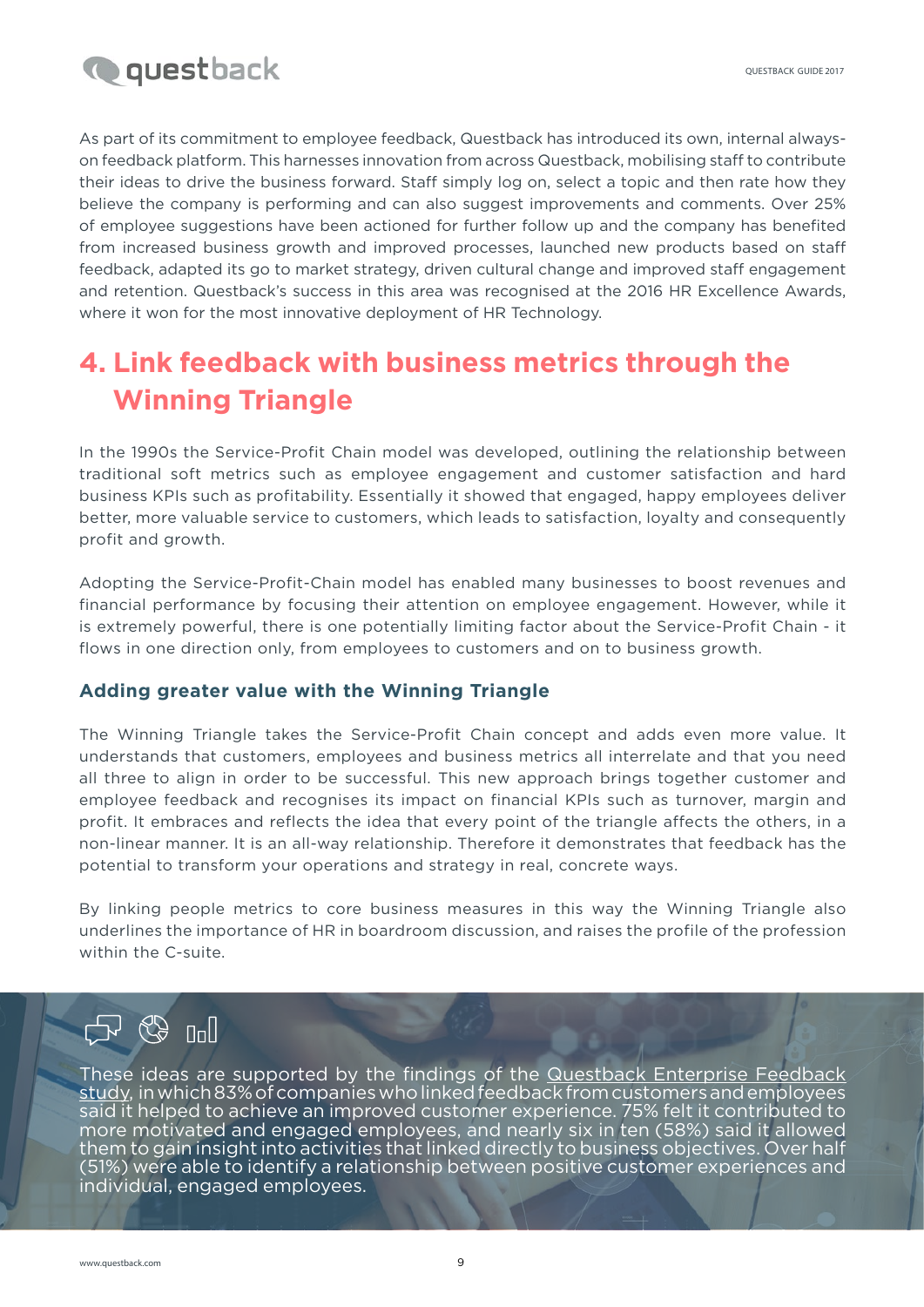

While it's useful to analyse the data from these areas - Business and Finance KPIs, Employee Voice, and Customer Voice in isolation, this doesn't give you the same granular, multi-layered insights you can enjoy by integrating them. For example, being able to assess the financial savings of increasing staff retention rates or the sales impact of improving the customer experience, are both powerful business level insights. Identifying how feedback impacts financial KPIs in this way demonstrates its importance to the business in concrete terms, and shows how it can be a core part of how organisation operates, increasing agility and performance.

To better incorporate feedback insight into business decision making, many organisations are now adopting fully integrated management platforms that aggregate data from across the enterprise. These deliver the ability to pull out high level management insights with easy to use dashboards, linked to business KPIs, as well as supporting more granular analysis.

Adopting the Winning Triangle means you can identify where engagement and business metrics are aligned and are delivering improved performance. You can then drill down and identify high performing teams, categorise them and see what they are doing to deliver success. By focusing on behaviours, this best practice can then be rolled out across the organisation, driving practical improvements that are tangible and replicable.

With more demanding customers, falling customer loyalty and increasing competition, it's crucial to make informed decisions and respond quickly to head off threats and exploiting opportunities. The Winning Triangle between customer, employee and financial KPIs is an important approach that can provide the insights to do this.

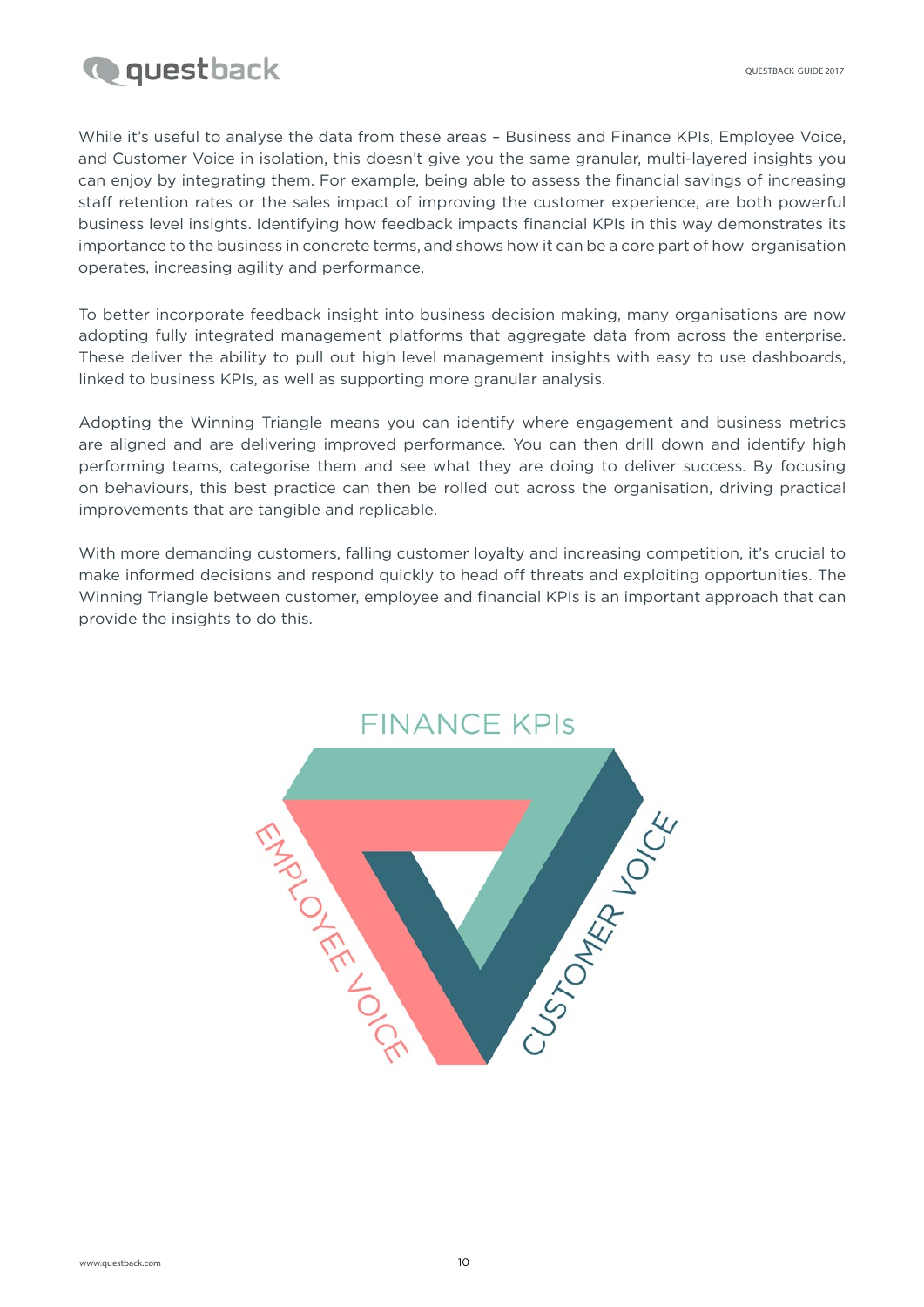

### **Conclusion**

If you want to survive and thrive in increasingly competitive and fast moving markets, then it's essential to get the best out of your people. Central to this is building a strategy that delivers organisational effectiveness– and it all starts with listening to your employees, and acting on their feedback and involving them in delivering the resulting actions.

Put employee feedback at the heart of your business strategy, through a single platform that allows you to listen to the right people, analyse their views and deliver information to the right managers to drive better, more informed decision making. The four examples in this guide demonstrate the impact employee feedback can have on your bottom line, helping you create a foresight driven culture that supports your ongoing success.

TO FIND OUT HOW QUESTBACK CAN HELP YOU ON YOUR FEEDBACK JOURNEY CONTACT US ON **0207 403 3900** OR SEND AN EMAIL TO **POST.UK@QUESTBACK.COM**